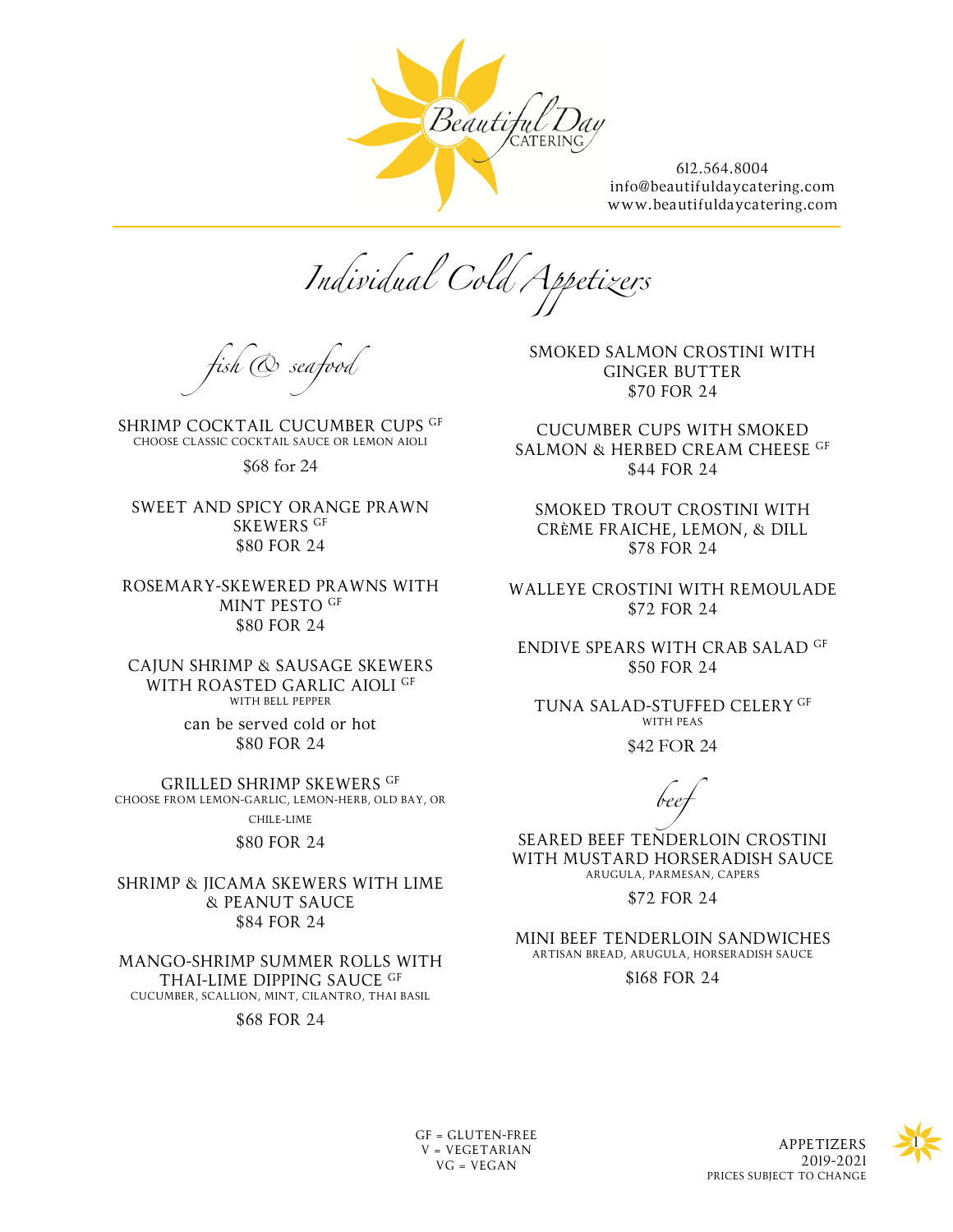

*chicken*

CHICKEN SATAY WITH PEANUT DIPPING SAUCE \$63 FOR 24

LEMON-THYME CHICKEN SKEWERS WITH ROASTED GARLIC AIOLI GF \$63 FOR 24

MINI CHICKEN & VEGETABLE **SKEWERSGF** with sherry-almond basting sauce SUMMER SQUASH, TOMATO, RED ONION, BELL PEPPER

\$55 FOR 24

CHICKEN SALAD PUFFS choose from curried mango or cashewgrape \$38 FOR 24

MINI LETTUCE WRAPS WITH SPICY PULLED CHICKEN WITH PEANUT SAUCE

\$68 FOR 24

TARRAGON CHICKEN SALAD CANAPÉ TOASTS \$55 FOR 24

*pork*

PROSCIUTTO WRAPPED ASPARAGUS GF \$54 FOR 24

> SMOKED HAM AND BOURSIN ASPARAGUS BUNDLES GF \$50 FOR 24

BACON-ONION MARMALADE & CAMBOZOLA CANAPÉ TOASTS \$42 FOR 24

STILTON CHEESECAKE BITES GF WITH BACON-ONION MARMALADE (GF) OR DRIED FRUIT COMPOTE (V)

\$32 FOR 24

WHITE CHEDDAR GOUGERES WITH APPLE, PROSCIUTTO, AND SAGE \$38 FOR 24

ANTIPASTI SKEWERS GF ASSORTED OLIVES, MARINATED VEGETABLES, FRESH MOZZARELLA, & SALUME (can be made vegetarian) \$45 FOR 24

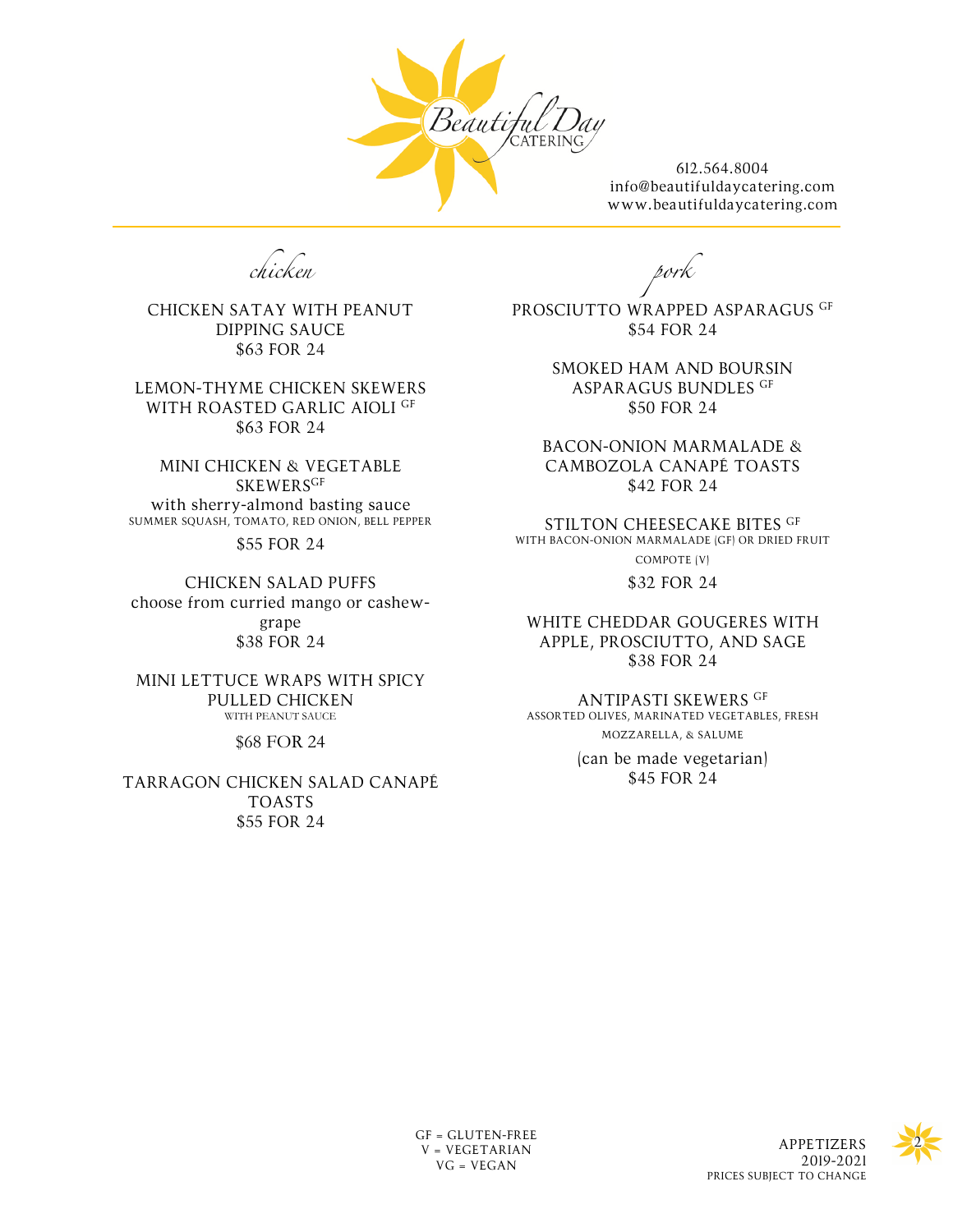

*assorted mini sandwiches*

MINIATURE TEA SANDWICHES choose one: turkey black bean avocado, classic cucumber<sup>v</sup>, grated vegetable<sup>v</sup>, horseradish roast beef, or pimento cheese<sup>v</sup> \$32 FOR 24

MINI BAGUETTE SANDWICHES choose one flavor: chicken avocado cobb; pesto caprese<sup>v</sup>; bistro steak with blue cheese mayo; or vietnamese steak with sriracha-lime

> mayo \$60 FOR 24

MINI HOAGIE BITES TURKEY, HAM, SALAMI, CHEESE, PICKLE, RED ONION, MAYO

\$54 FOR 24

MINI BLT STACKS BACON, LETTUCE, TOMATO, MAYO

\$54 FOR 24

*vegetarian*

ST. ANDRE CHEESE & GINGERED PEAR CROSTINI V \$42 FOR 24

TRIO OF CROSTINI <sup>V</sup> caprese, fig-olive tapenade, goat cheese with honey & walnuts \$63 FOR 36

TOMATO BRUSCHETTA CROSTINI V, VG \$38 FOR 24

HERBED EGG SALAD PUFFS V \$32 FOR 24

ASPARAGUS-CAMBOZOLA CANAPÉ TOASTS V \$36 FOR 24

ROSEMARY-GARLIC POLENTA TRIANGLES GF, V TOPPED WITH GOAT CHEESE & FIG-OLIVE TAPENADE

\$32 FOR 24

ENDIVE SPEARS WITH CAMBOZOLA, GINGERED PEAR, & WALNUT GF, V \$36 FOR 24

ENDIVE SPEARS WITH BALSAMIC-ROASTED BEETS & ORANGE GF, V \$36 for 24

MINI CAPRESE SKEWERS WITH MARINATED MOZZARELLA, GRAPE TOMATO, FRESH BASIL GF, V \$44 FOR 24

DEVILED EGGS WITH ASSORTED GARNISHES GF BACON-CHIVE, BLACK OLIVE-PARSLEY, & RED PEPPER-CAPER \$35 FOR 24

> CHIPOTLE DEVILED EGGS GF CILANTRO GARNISH

> > \$35 FOR 24

BEET-PICKLED QUAIL EGGS GF, V CELERY LEAF, FLEUR DE SEL GARNISH

\$46 FOR 24

COWBOY CAVIAR-STUFFED MINI PEPPERS GF, V, VG \$40 FOR 24

V = VEGETARIAN VG = VEGAN

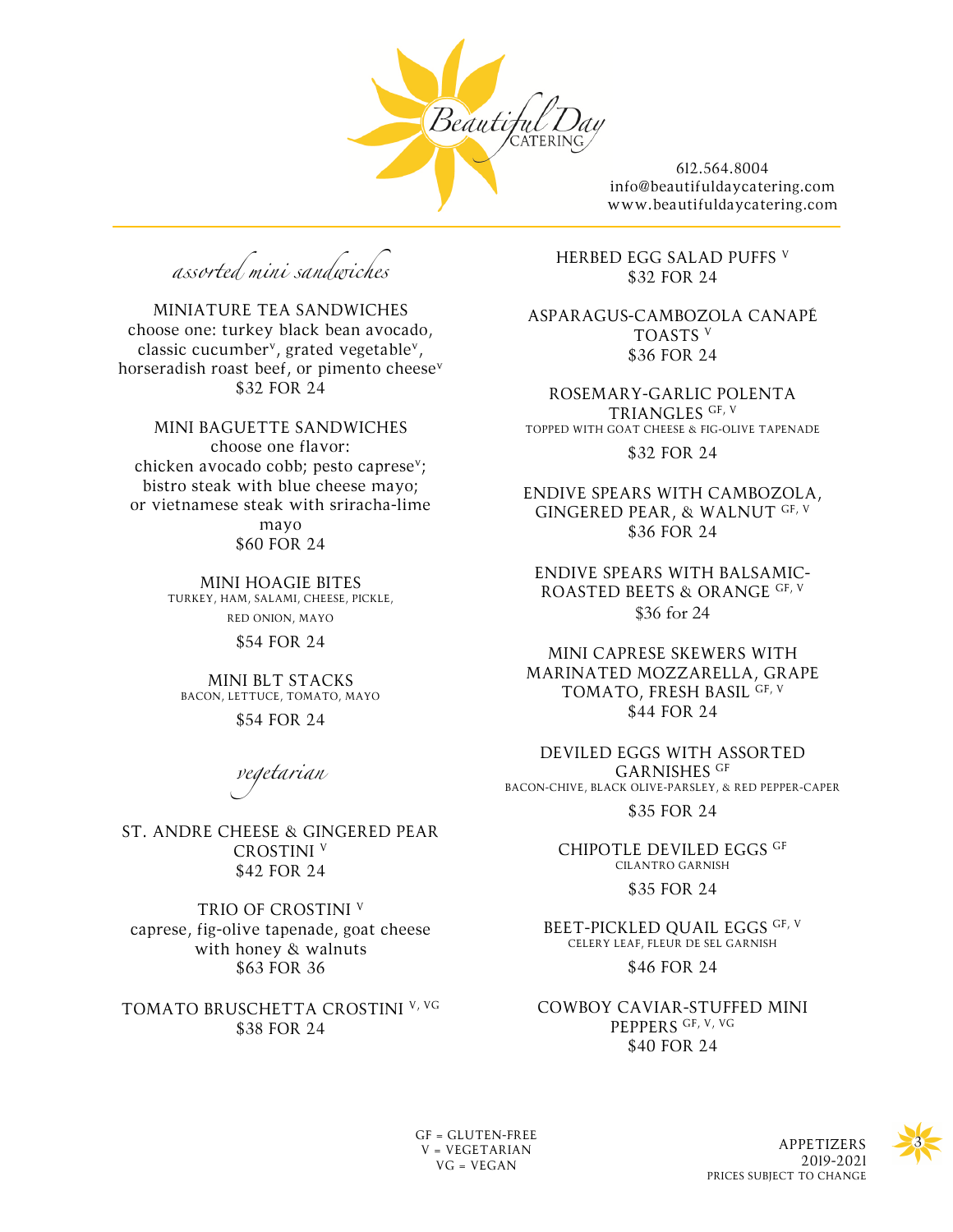

LEMONY-HUMMUS CUCUMBER CUPS GF, V, VG WITH TOASTED PINE NUTS \$36 FOR 24

PIMENTO CHEESE-STUFFED CELERY GF, V \$36 FOR 24

MINIATURE FRUIT SKEWERS DRIZZLED WITH HONEY AND MINT GF, V \$36 FOR 24

*Individual Hot Appetizers*

*fish & seafood*

MINI TRADITIONAL CRAB CAKES WITH YOUR CHOICE OF REMOULADE OR LEMON AIOLI

\$75 FOR 24

MINI SPICY SAMBAL CRAB CAKES WITH SAMBAL MAYONNAISE AND CHIVES

\$75 FOR 24

BACON-WRAPPED, MANCHEGO-STUFFED PRAWNS \$104 FOR 24

MINI POTATO SKIN BITES WITH SMOKED TROUT & VODKA CRÈME FRAICHE GF FRIED SHALLOTS, FRESH DILL \$68 FOR 24

SESAME SALMON CROQUETTES WITH GINGER REMOULADE \$48 FOR 24

CRAB & SHRIMP TINY TOSTADAS GF QUESO, CILANTRO, CABBAGE, COTIJA \$52 FOR 24

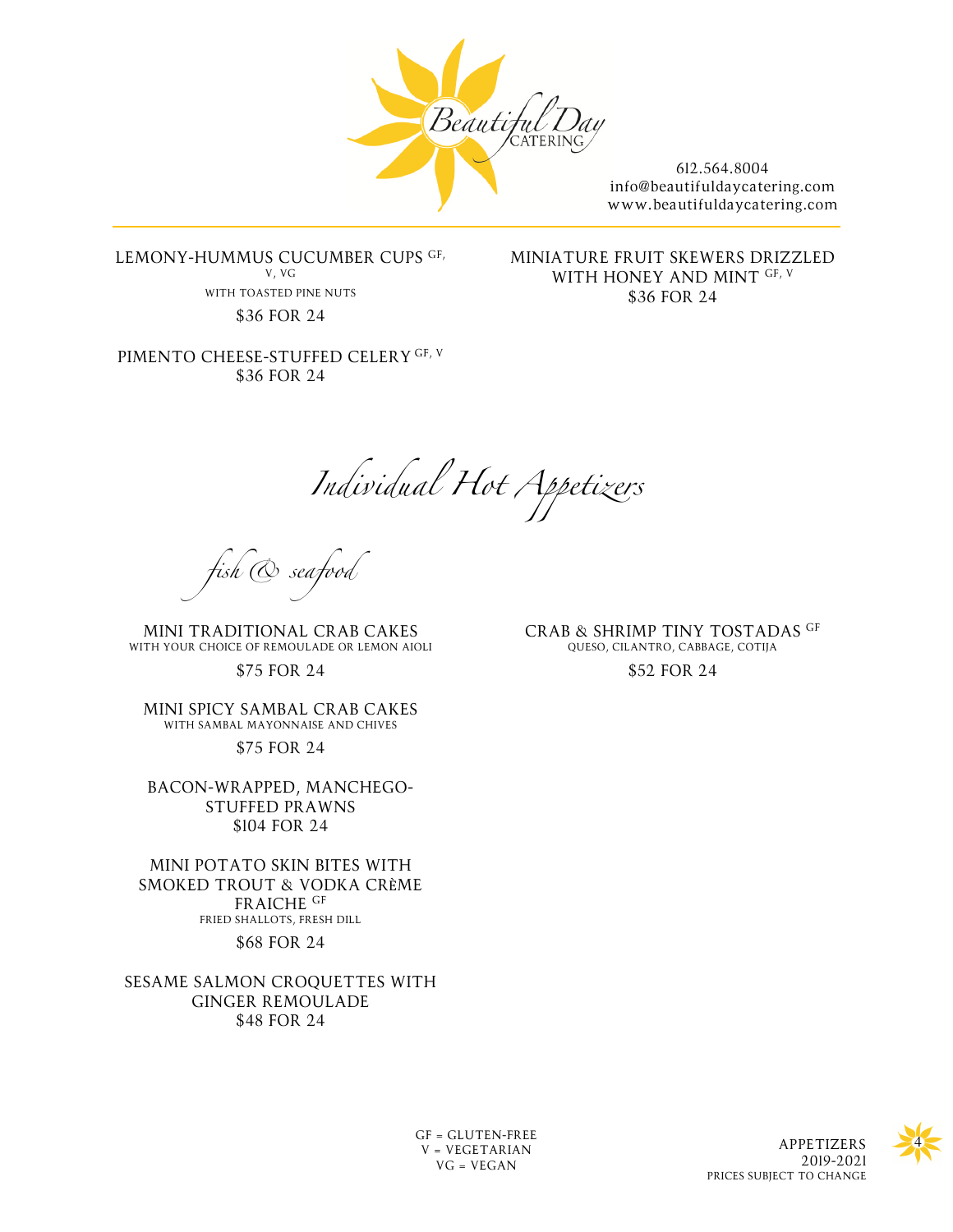

*beef*

BACON-CHEDDAR SLIDERS SERVED WITH KETCHUP, MUSTARD, & PICKLE CHIPS

\$65 FOR 24

BEEF BRISKET SLIDERS SERVED WITH BRISKET SAUCE AND YOUR CHOICE OF PICKLE CHIPS OR CARAMELIZED ONIONS

#### \$94 FOR 24

BEEF SATAY WITH PEANUT DIPPING SAUCE \$72 FOR 24

CREOLE COCKTAIL MEATBALLS \$34 FOR 48

MINI REUBENS CORNED BEEF, SWISS, SAUERKRAUT, THOUSAND ISLAND

\$42 FOR 24

BEEF TENDERLOIN BITES WITH BEARNAISE & GORGONZOLA DIPPING SAUCES

\$158 FOR 24

*chicken*

HARDWOOD SMOKED CHICKEN WINGS CHOOSE FROM: CAROLINA REAPER BUFFALO, KANSAS CITY BBQ, MAPLE CRANBERRY, OR TERIYAKI

\$84 FOR 5 LBS (APPROX 48)

ADD CELERY STICKS WITH BLUE CHEESE OR RANCH \$16

PULLED SMOKED CHICKEN SLIDERS\* SERVED WITH PICKLE CHIPS AND YOUR CHOICE OF KANSAS CITY BBQ SAUCE OR CHIPOTLE MAYO \$76 FOR 24

MINI CHICKEN POT PIES \$42 FOR 24

CHICKEN FETA PHYLLO CUPS WITH TZATZIKI \$42 FOR 24

*pork*

KANSAS CITY BBQ PULLED PORK SLIDERS\* SERVED WITH PICKLE CHIPS \$65 FOR 24

KOREAN BBQ PULLED PORK SLIDERS\* SERVED WITH SESAME CUCUMBER CHIPS \$65 FOR 24

PRETZEL-WRAPPED SAUSAGE BITES with raspberry honey mustard dipping

sauce CHOICE OF SAUSAGE SISTERS PORKETTA MARIE OR TEXAS TWO STEP SAUSAGE

\$36 FOR 24

BACON-WRAPPED JALAPEÑO POPPERS WITH HERBED RANCH SAUCE STUFFED WITH SAUSAGE SISTERS TEXAS TWO STEP SAUSAGE & MONTEREY JACK CHEESE

\$40 FOR 24

BACON MAC & CHEESE BITES \$24 FOR 24

MINI BACON-CHEDDAR POTATO SKIN BITES GF SERVED WITH RANCH DIPPING SAUCE

\$27 FOR 24

BBQ LIL' SMOKIES GF \$48 FOR 120

 $GF = GLUTEN-FREE$ V = VEGETARIAN VG = VEGAN

APPETIZERS 2019-2021 PRICES SUBJECT TO CHANGE

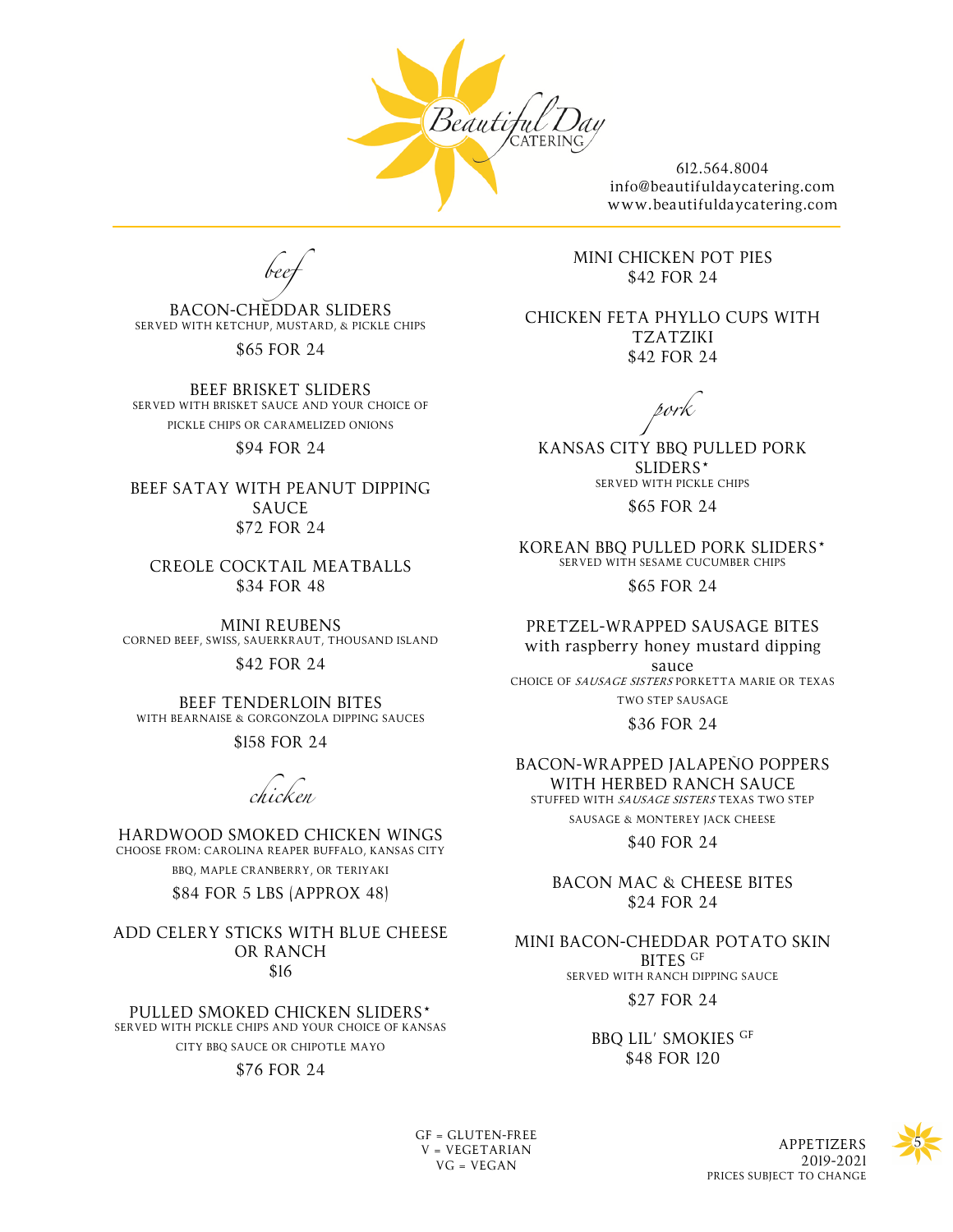

MINI CROQUE MONSIEUR HAM, GRUYERE CHEESE, PARMESAN BECHAMEL

\$42 FOR 24

SAUSAGE SISTERS TEXAS TWO STEP SAUSAGE & QUESO PHYLLO CUPS \$42 FOR 24

ASPARAGUS, PROSCIUTTO AND GOAT CHEESE TARTLETS \$48 FOR 24

HAM AND GRUYERE GOUGERES \$26 FOR 24

BACON WRAPPED PINEAPPLE GF \$38 FOR 24

CANDIED BACON WRAPPED ROASTED BRUSSELS SPROUTS GF \$42 FOR 24

BACON WRAPPED WATER CHESTNUTSGF \$22 FOR 24

*assorted meats & veggies*

MINI PIZZA BITES YOUR CHOICE OF UP TO 3 TOPPINGS, OR CHEF'S CHOICE \$38 FOR 24

MAKE-YOUR-OWN MINI STREET TACOS PULLED CHICKEN & PULLED PORK KOREAN BBQ SAUCE, CILANTRO-LIME CREMA, APPLE SLAW, KOHLRABI-RADISH SLAW, & COTIJA CHEESE

\$96 FOR 48 MINI TACOS

SAUSAGE SISTERS MOROCCAN MEATBALL & PROVOLONE STUFFED MUSHROOMS MADE WITH BEEF & PORK

#### \$45 FOR 24

MINI QUICHE choose from lorraine or artichoke & roasted red pepperv \$38 FOR 24

MINI EMPANADAS

choose from: beef, chicken & corn, or spinach & cheese<sup>v</sup> \$48 FOR 24

PINWHEEL PUFFS choose from: ham, provolone and spinach; roasted red pepper and artichokev; sun-dried tomato and boursin<sup>v</sup> \$32 FOR 24

ITALIAN SWEET-SOUR CHICKEN & SALAMI COCKTAIL MEATBALLS WITH CANDIED LEMON & ALMONDS IN A LIGHT WHITE WINE SAUCE

\$48 FOR 48

*vegetarian*

MINI GRILLED CHEESE <sup>V</sup> CHEDDAR & PROVOLONE

\$40 FOR 24

MINI GRILLED CHEESE WITH VEGGIES <sup>V</sup> CHEDDAR, PROVOLONE, SPINACH, CARAMELIZED ONION,

ROASTED RED PEPPER

\$48 FOR 24

MINI VEGETABLE EGG ROLLS V SERVED WITH SWEET & SOUR DIPPING SAUCE

\$34 FOR 24

FLORENTINE STUFFED MUSHROOMS <sup>V</sup> SPINACH, CHEESE, & LEMON

\$33 FOR 24



GF = GLUTEN-FREE<br>V = VECETARIAN V = VEGETARIAN VG = VEGAN

2019-2021 PRICES SUBJECT TO CHANGE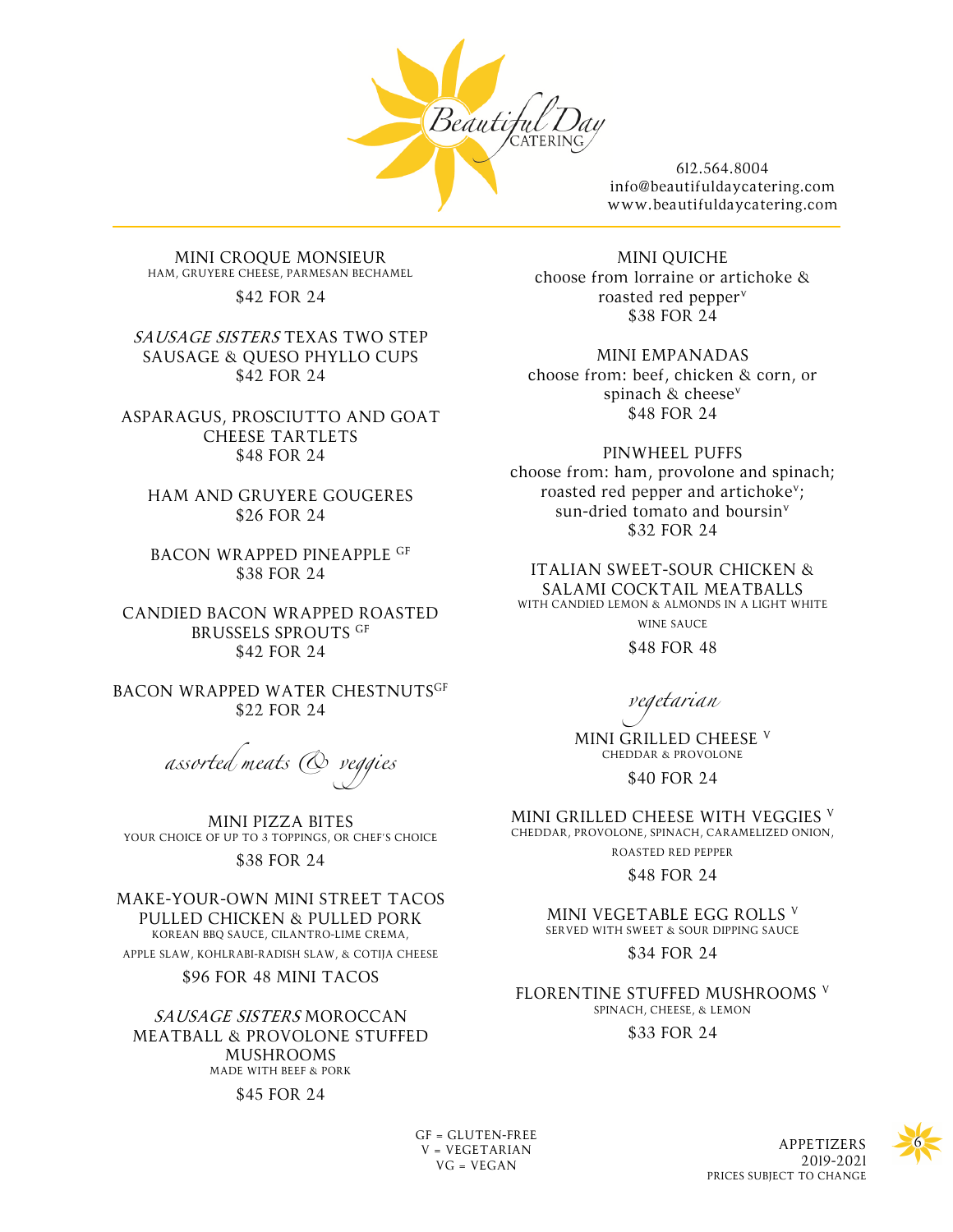

MINI BUFFALO-BLUE CHEESE POTATO SKIN BITES GF, V SERVED WITH CELERY-RANCH DIPPING SAUCE \$32 FOR 24

CREAMY ARTICHOKE PHYLLO CUPS <sup>V</sup> \$28 FOR 24

GOAT CHEESE & FIG PHYLLO CUPS V \$42 FOR 24

CHEESY MUSHROOM & CARAMELIZED ONION PHYLLO CUPS V \$42 FOR 24

TRUFFLED MAC & CHEESE BITES <sup>V</sup> \$36 FOR 24

WILD MUSHROOM & SAGE TARTLETS V \$42 FOR 24

MINI BRIE EN CROUTE WITH ROASTED GRAPES AND WALNUTS <sup>V</sup> \$60 FOR 24

> SPANAKOPITA <sup>V</sup> \$34 FOR 24

MINI ZUCCHINI PIZZA BITES <sup>V</sup> TOMATO, MOZZARELLA, & HERBS \$38 FOR 24

POTATO, OLIVE, AND PEPPER PHYLLO CUPS V, VG \$42 FOR 24

BUFFALO CAULIFLOWER BITES GF, V, VG WITH VEGAN RANCH

> \$70 FOR 3 POUNDS about 15-18 servings

\*ADD A SLAW TO ANY OF OUR SLIDERS: CLASSIC COLE SLAW, APPLE SLAW, OR CUMIN KOHLRABI-RADISH SLAW

\$24 PER ORDER OF SLIDERS

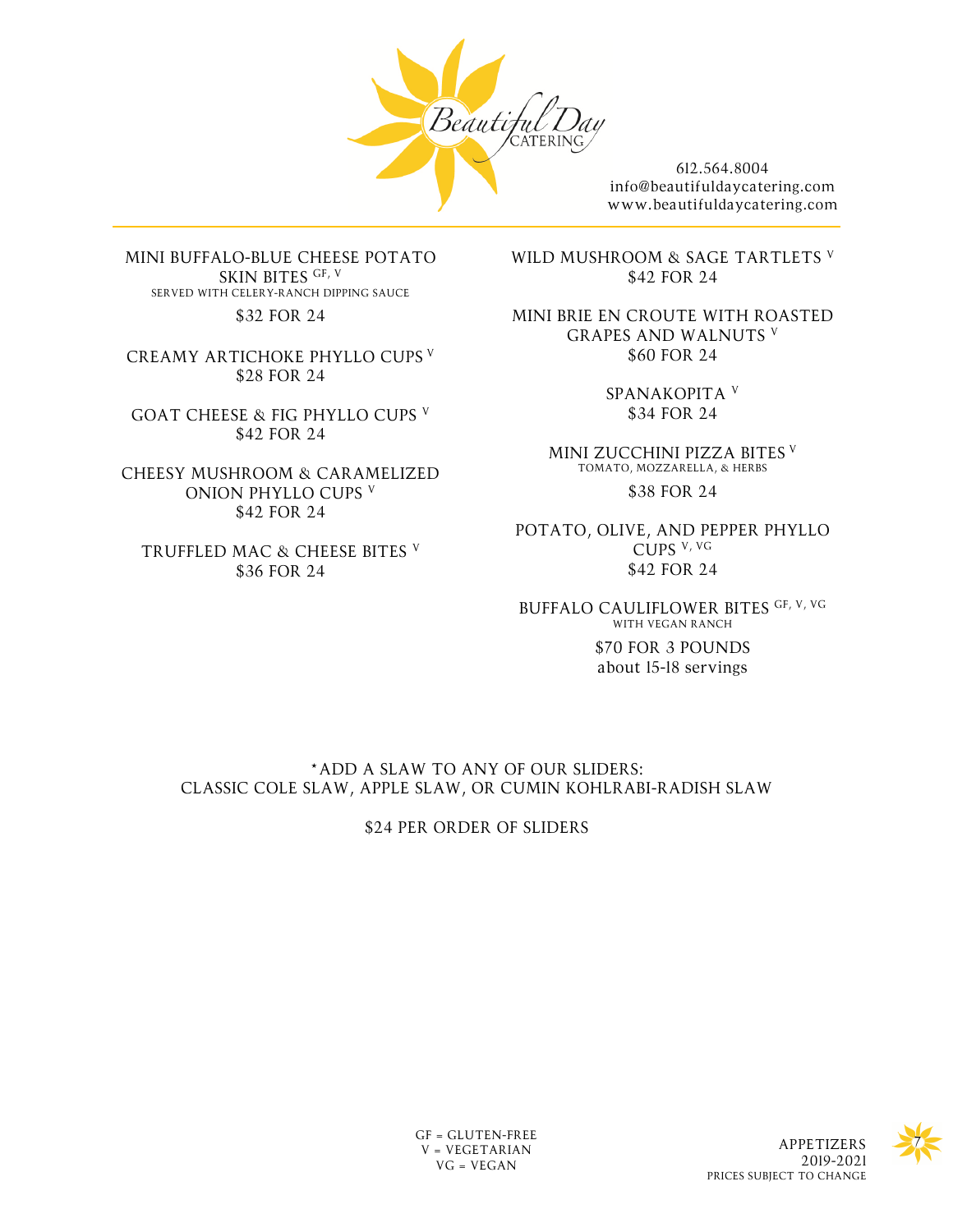

*Fruits, Vegetables, Cheeses, Dips and Snacks*

SEASONAL FRUIT PLATTER GF, V, VG SERVES 20-25 \$55

FARMERS' MARKET CRUDITÉ PLATTER WITH DILL DIP GF, V SERVES 20- 25 \$55

SEASONAL ROASTED VEGETABLE PLATTER GF, V WITH CHOICE OF ROASTED GARLIC AIOLI OR ROSEMARY-BALSAMIC AIOLI

\$80

SHRIMP COCKTAIL WITH A TRIO OF DIPPING SAUCES GF COCKTAIL SAUCE, ROASTED GARLIC AIOLI, & CHIPOTLE MAYO

SERVES 20-25 \$145

ANTIPASTO PLATTER ASSORTED ITALIAN MEATS AND CHEESES, OLIVES, FRUITS & MARINATED VEGETABLES SERVED WITH BAGUETTES AND/OR CROSTINI

> SERVES 20-25 \$150

MEAT & CHEESE CRACKER PLATTER ASSORTED CHEESES, SALAMI, SUMMER SAUSAGE, & PEPPERONI WITH ASSORTED CRACKERS

> SERVES 20-25 \$100

GOURMET CHEESE BOARD WITH ASSORTED CRACKERS AND HERBED FLATBREAD <sup>V</sup> SERVES 20-25 \$120

FRUIT AND CHEESE PLATTER GF, V SERVES 20-25 \$100

DOUBLE CRÈME BRIE WITH RASPBERRIES AND CRACKERS V SERVES 15-20 \$45

> SLICED CHEESE PLATTER WITH CRACKERS V CHEDDAR, SWISS, CO-JACK, MONTEREY JACK

> > SERVES 20-25 \$50

CHEESE BALL TRIO

CHOOSE 3: CLASSIC CHEDDAR WITH ALMONDS, BACON-RANCH, LEMON-HERB GOAT CHEESE, PORT WINE BLUE CHEESE, OR BEER CHEESE SERVED WITH CRACKERS & PRETZELS

SERVES 50 FOR \$80

LEMON-GARLIC HUMMUS AND PITA CHIPS V, VG SERVES 20-25 \$40

GREEK LAYER DIP WITH PITA CHIPS <sup>V</sup> WHITE BEAN SPREAD TOPPED WITH CUCUMBER, TOMATO, OLIVES, FETA & HERBS

> SERVES 20-25 \$65

V = VEGETARIAN VG = VEGAN

GF = GLUTEN-FREE<br>V = VECETARIAN 2019-2021 PRICES SUBJECT TO CHANGE

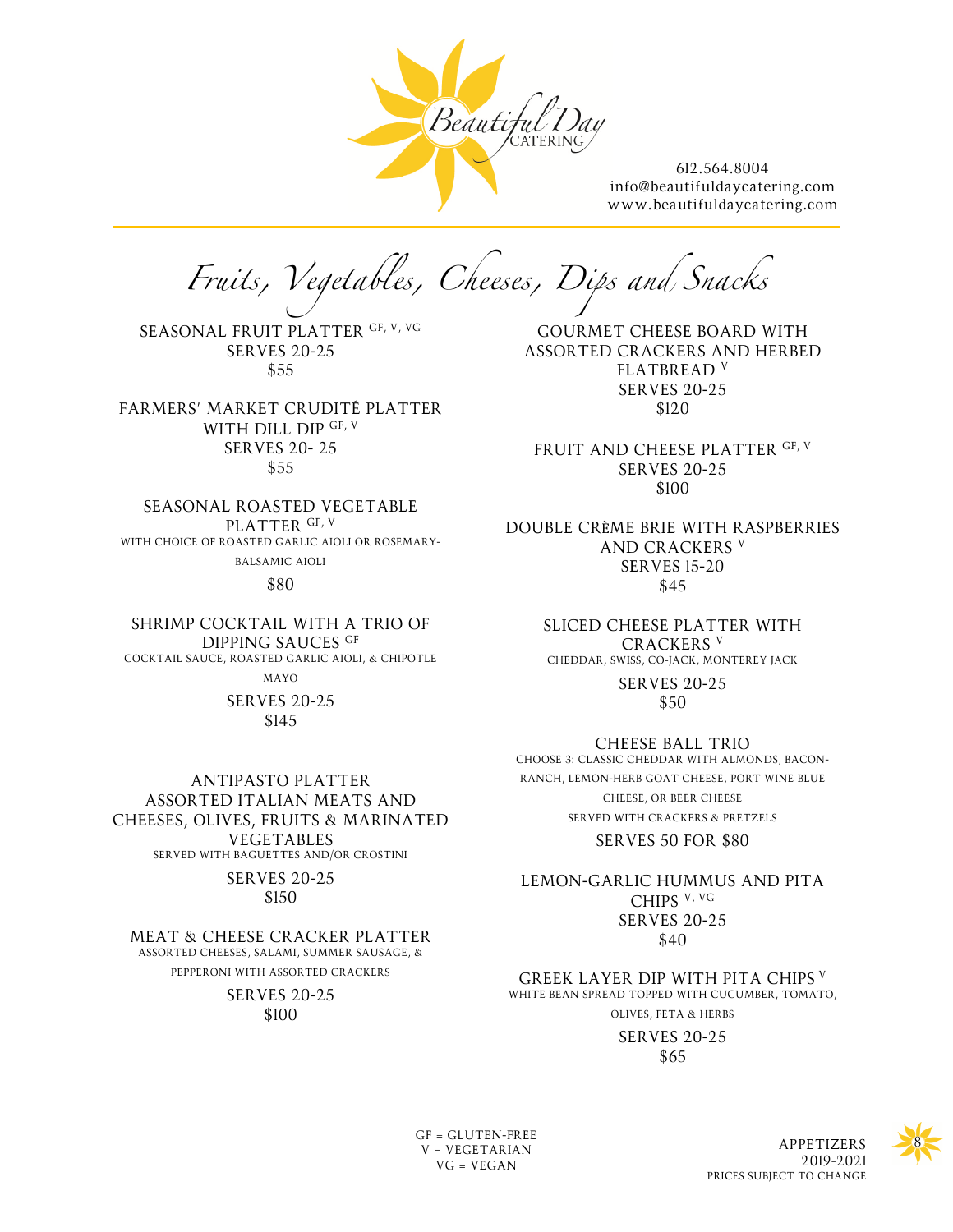

#### ROASTED RED PEPPER, BACON, & SMOKED ALMOND CHEESE SPREAD WITH CRACKERS

SERVES 20-25 \$50

SPINACH DIP WITH ARTISAN BREAD <sup>V</sup> SERVES 15-20 \$40

LAYERED MEXICAN BEAN DIP GF, V SERVED WITH CORN TORTILLA CHIPS

> SERVES 20-25 \$50

CARAMELIZED ONION DIP GF, V SERVED WITH KETTLE CHIPS SERVES 20-25 \$32

HOT CREAMY ARTICHOKE DIP AND PITA CHIPS V SERVES 20-25 \$50

### SUN DRIED TOMATO AND PESTO TORTA WITH CROSTINI V SERVES 25-30 \$55

DIPS & SPREADS SAMPLER V CHOICE OF 3 SERVED WITH ASSORTED CHIPS & CRACKERS: ROSEMARY-WHITE BEAN DIP, SUN DRIED TOMATO & ARTICHOKE SPREAD, CHUNKY GUACAMOLE, SPINACH DIP, SPICY BLACK BEAN-CILANTRO SPREAD, CARAMELIZED ONION DIP, LEMON-GARLIC HUMMUS, ROASTED GARLIC HERB DIP, OR PIMENTO CHEESE SERVES 25-30

\$65

BASKET OF GLUTEN-FREE CRACKERS GF \$10 FOR 6-8 SERVINGS (many of our dips/spreads are naturally gluten-free (ask us!), so add this basket to for a great gluten-free option)

ROSEMARY-SPICED ROASTED NUTS GF, V ALMONDS, CASHEWS, PISTACHIOS, HAZELNUTS, PECANS, AND WALNUTS

> 2 POUNDS (SERVES 25-30) \$40

CHEWY S'MORES SNACK MIX <sup>V</sup> A FUN MIX OF KETTLE CORN, CEREALS, MINI MARSHMALLOWS, & TOOTSIE ROLLS

> SERVES 20-25 \$50

SPICE-GLAZED PRETZEL & NUT SNACK MIX V SERVES 20-25 \$50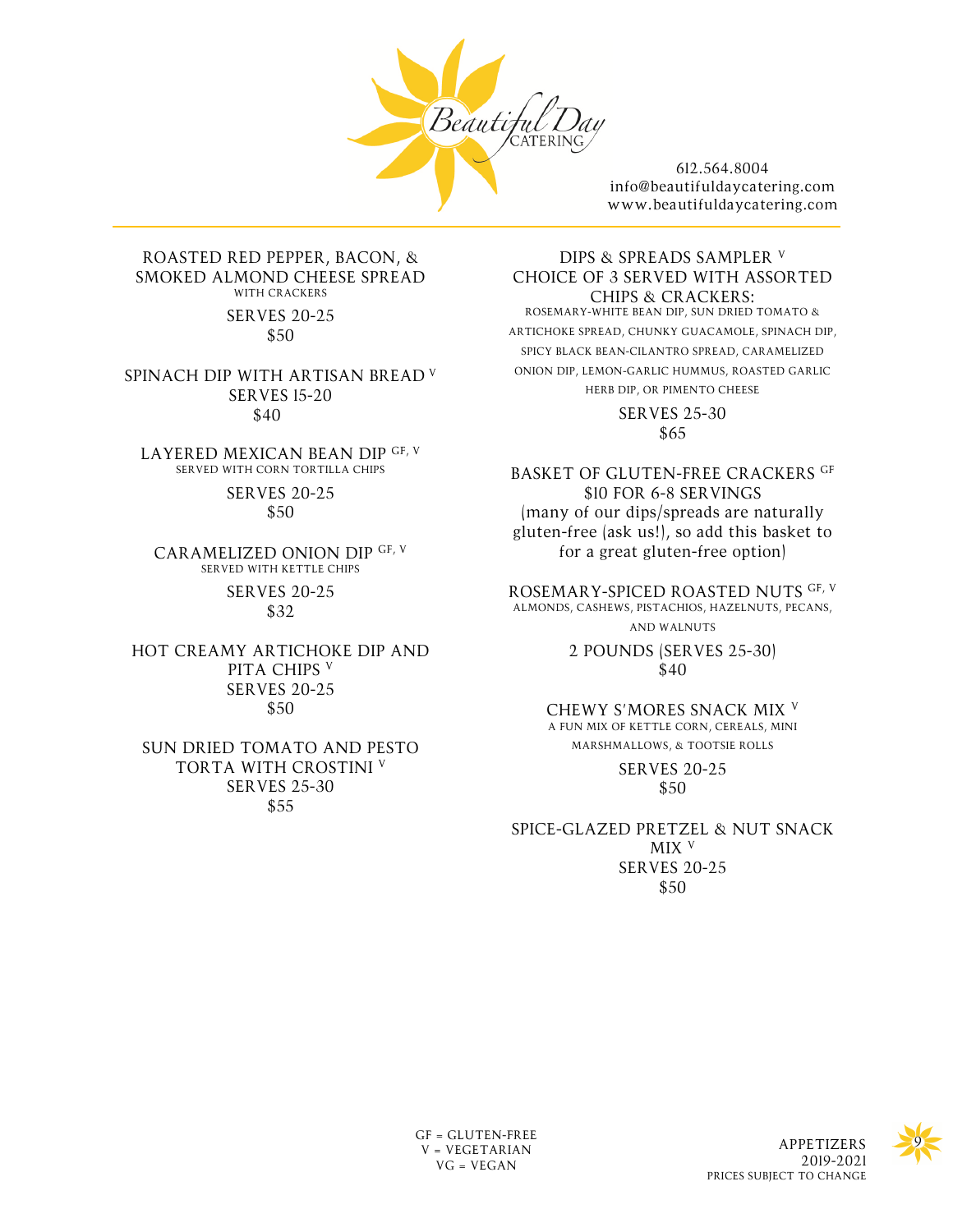

*spring & summer additions*

available april-september only

RICOTTA & CHERRY SALSA CROSTINI <sup>V</sup> \$32 FOR 24

THAI BASIL CAPRESE CROSTINI V SESAME, SHALLOT, TOMATO, FRESH MOZZARELLA

## \$42 FOR 24

NECTARINE & BURRATA CROSTINI <sup>V</sup> WITH ARUGULA \$38 FOR 24

SUMMER TRIO OF CROSTINI <sup>V</sup> CAPRESE, MEXICAN CORN & COTIJA, & STRAWBERRY BALSAMIC WITH MASCARPONE

\$56 FOR 36

MELON, MOZZARELLA, & PROSCIUTTO SKEWERS GF WITH FRESH BASIL & BALSAMIC DRIZZLE

\$54 FOR 24

GAZPACHO SHOOTERS GF, V, VG TOMATO, CUCUMBER PEPPERS, ONIONS

\$24 FOR 24

HEIRLOOM TOMATO & RICOTTA TARTV SERVED AT ROOM TEMPERATURE

\$72, SERVES 12-16

*fall & winter additions*

available october-march only

MEYER LEMON CHICKEN SKEWERS GF WITH SPICY CUCUMBER-MEYER LEMON SALSA

\$63 FOR 24

BUTTERNUT SQUASH & GOAT CHEESE V STUFFED MUSHROOMS <sup>V</sup> \$33 FOR 24

WINTER TRIO OF CROSTINI <sup>V</sup> WINTER RADISH, BUTTER & SALT; BURRATA WITH PERSIMMON & POMEGRANATE; BRIE WITH THYME-ROASTED GRAPES & WALNUTS

# \$66 FOR 36

TURKISH LAMB KÖFTE SKEWERS GF WITH POMEGRANATE-YOGURT DIPPING SAUCE

\$106 FOR 24

CRANBERRY GOAT CHEESE CANAPES <sup>V</sup> WITH TOASTED PUMPKIN SEEDS \$36 FOR 24